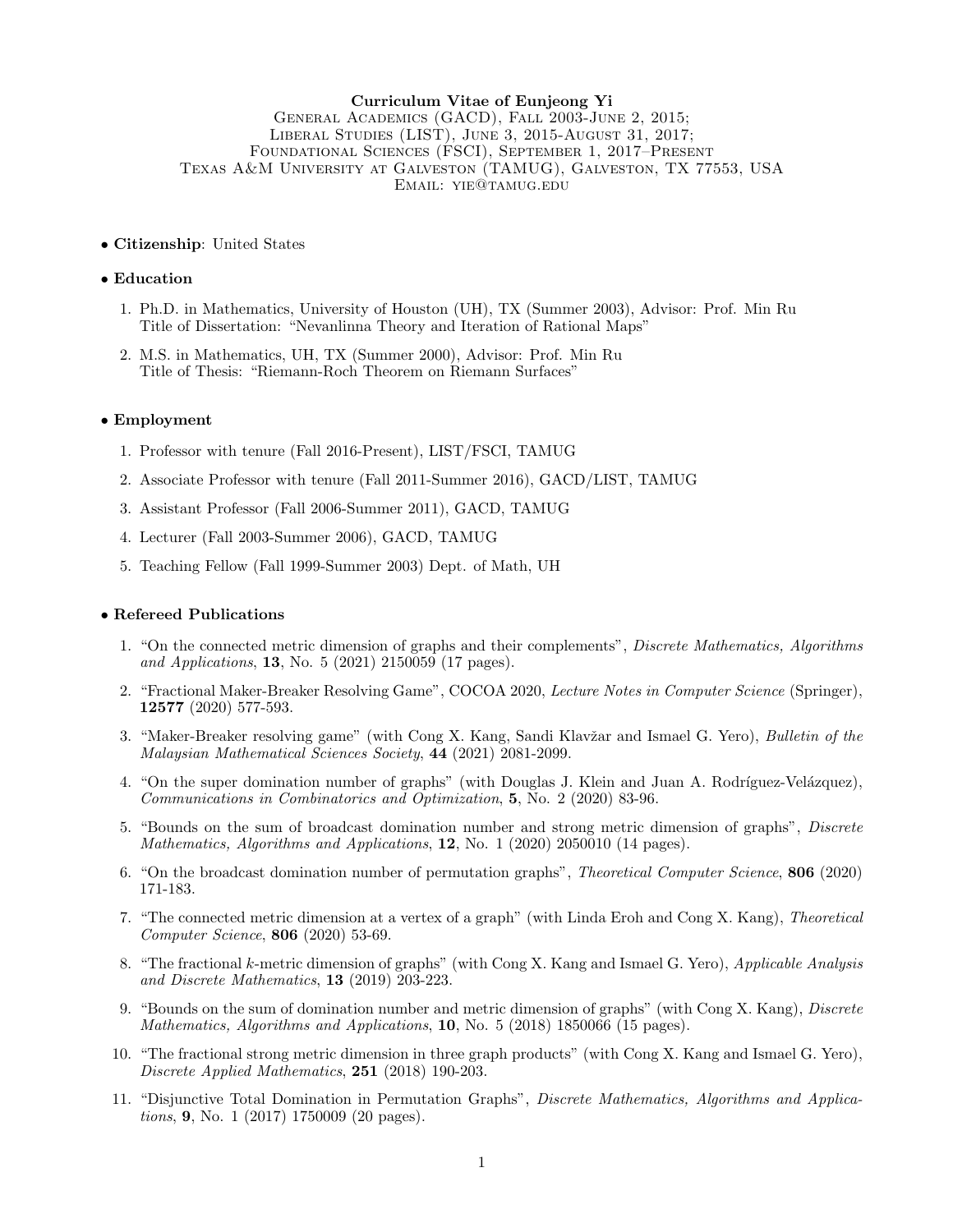- 12. "A Comparison between the Metric Dimension and Zero Forcing Number of Trees and Unicyclic Graphs" (with Linda Eroh and Cong X. Kang), *Acta Mathematica Sinica, English Series* (Springer), 33, Issue 6 (2017) 731-747.
- 13. "The disjunctive bondage number and the disjunctive total bondage number of graphs", COCOA 2015, *Lecture Notes in Computer Science* (Springer), 9486 (2015) 660-675.
- 14. "The effect of vertex or edge deletion on the metric dimension of graphs" (with Linda Eroh, Paul Feit and Cong X. Kang), *Journal of Combinatorics* (International Press), 6, No. 4 (2015) 433-444.
- 15. "On Zero Forcing Number of Graphs and Their Complements" (with Linda Eroh and Cong X. Kang), *Discrete Mathematics, Algorithms and Applications*, 7, No. 1 (2015) 1550002 (10 pages).
- 16. "A Comparison between the Zero Forcing Number and the Strong Metric Dimension of Graphs" (with Cong X. Kang), COCOA 2014, *Lecture Notes in Computer Science* (Springer), 8881 (2014) 356-365.
- 17. "The fractional metric dimension of permutation graphs", *Acta Mathematica Sinica, English Series* (Springer), 31 (2015) 367-382.
- 18. "On the geodetic number of permutation graphs", *Journal of Applied Mathematics and Computing* (Springer), 46 (2014) 395-406.
- 19. "The fractional strong metric dimension of graphs" (with Cong X. Kang), COCOA 2013, *Lecture Notes in Computer Science* (Springer), 8287 (2013) 84-95.
- 20. "Metric Dimension and Zero Forcing Number of Two Families of Line Graphs" (with Linda Eroh and Cong X. Kang), *Mathematica Bohemica*, 139, No. 3 (2014) 467-483.
- 21. "On the Strong Metric Dimension of Permutation Graphs", *Journal of Combinatorial Mathematics and Combinatorial Computing*, 90 (2014) 39-58.
- 22. "On Metric Dimension of Permutation Graphs" (with Michael Hallaway<sup>1</sup> and Cong X. Kang), *Journal of Combinatorial Optimization* (Springer), 28, Issue 4 (2014) 814-826.
- 23. "On Strong Metric Dimension of Graphs and Their Complements", *Acta Mathematica Sinica, English Series* (Springer), 29, Issue 8 (2013) 1479-1492.
- 24. "On Metric Dimension of Functigraphs" (with Linda Eroh and Cong X. Kang), *Discrete Mathematics, Algorithms and Applications*, 5, No. 4 (2013) 1250060 (13 pages)
- 25. "Probabilistic Zero Forcing in Graphs" (with Cong X. Kang), *Bulletin of the Institute of Combinatorics and its Applications*, 67 (2013) 9-16.
- 26. "A Comparison on Metric Dimension of Graphs, Line Graphs, and Line Graphs of the Subdivision Graphs" (with Douglas J. Klein), *European Journal of Pure and Applied Mathematics*, 5, No 3 (2012) 302-316.
- 27. "On Zero Forcing Number of Permutation Graphs", COCOA 2012, *Lecture Notes in Computer Science* (Springer), 7402 (2012) 61-72.
- 28. "Domination Value in Graphs", *Contributions to Discrete Mathematics*, 7(2) (2012) 30-43.
- 29. "On Metric Dimension of Graphs and Their Complements" (with Linda Eroh and Cong X. Kang), *Journal of Combinatorial Mathematics and Combinatorial Computing*, 83 (2012) 193-203.
- 30. "Domination Value in  $P_2 \Box P_n$  and  $P_2 \Box C_n$ ", *Journal of Combinatorial Mathematics and Combinatorial Computing*, 82 (2012) 59-75.
- 31. "Domination in Functigraphs" (with Linda Eroh, Ralucca Gera, Cong X. Kang and Craig E. Larson), *Discussiones Mathematicae Graph Theory*, 32(2) (2012) 299-319.
- 32. "Iteration Index of a Zero Forcing Set in a Graph" (with Kiran B. Chilakamarri, Nathaniel Dean and Cong X. Kang), *Bulletin of the Institute of Combinatorics and its Applications*, 64 (2012) 57-72.
- 33. "Functigraphs: An Extension of Permutation Graphs" (with Andrew Chen, Daniela Ferrero and Ralucca Gera), *Mathematica Bohemica*, 136 No. 1 (2011) 27-37.

<sup>&</sup>lt;sup>1</sup>then TAMUG Undergraduate Student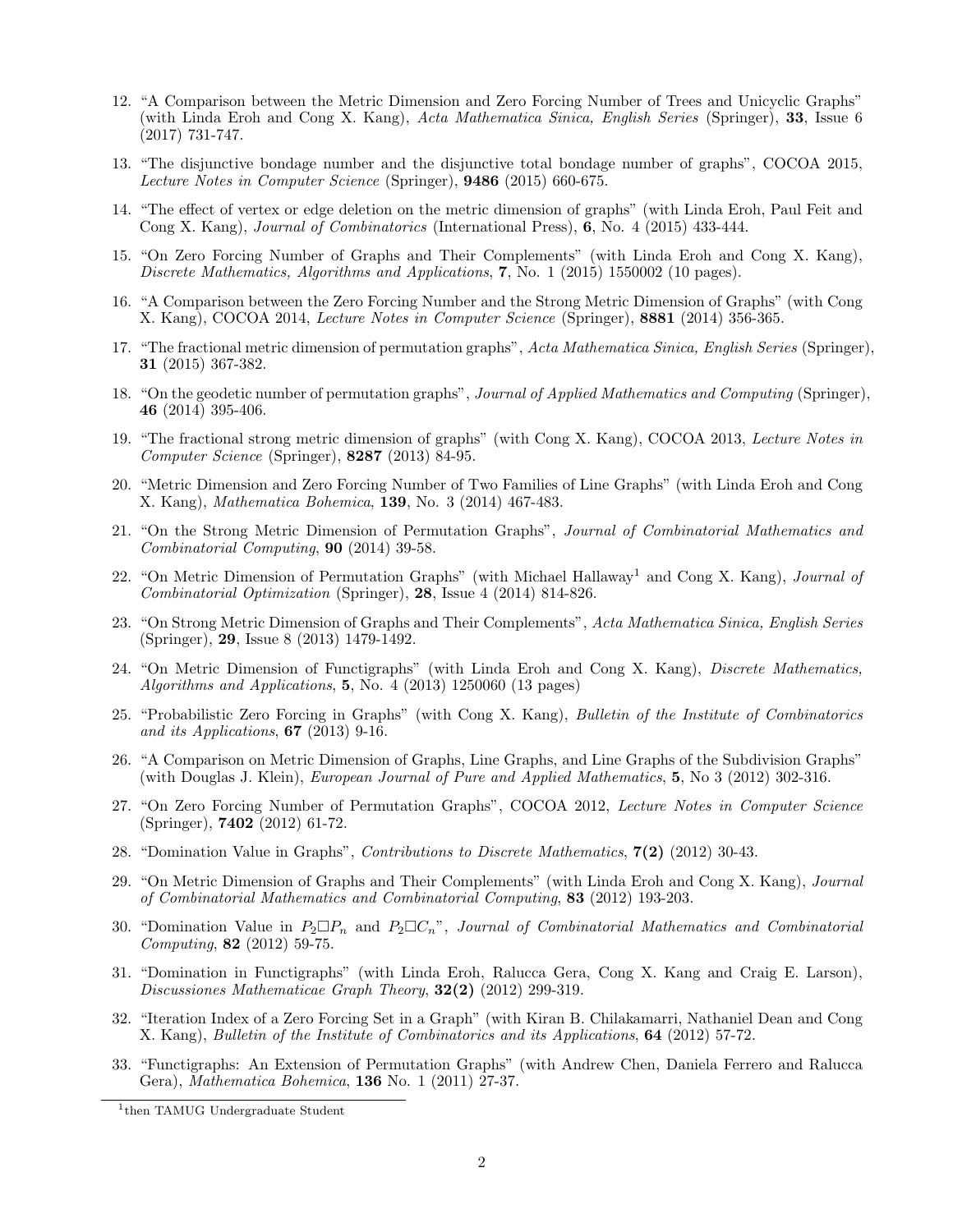- 34. "Graphs 2-cell Embedded in Non-orientable Surfaces and Their Coding Sequences" (with Cong X. Kang), *Far East Journal of Mathematical Sciences*, 31 Issue 1 (2008) 119-129.
- 35. "Coding Sequences and Euler's Formula for Graphs on Surfaces" (with Siemion Fajtlowicz), *Congressus Numerantium*, 184 (2007) 65-69.
- 36. "The Convergence Behavior of  $f_{\alpha}(x) = (1 + 1/x)^{x + \alpha}$ " (with Cong X. Kang), *College Mathematics Journal*, 38 (2007) 385-387. [Cited as a reference in the chapter "The Exponential Function" of the book "More Calculus of a Single Variable" by P. R. Mercer, Springer, Undergraduate Texts in Mathematics, 2014] There is a Wolfram (Demonstrations Project) applet for the paper; see

<https://demonstrations.wolfram.com/TheConvergenceBehaviorOfAOneParameterFamily/>

- 37. "Disk versus Frustum" (with Cong X. Kang), *Texas College Mathematics Journal*, 4 (2007) 13-20.
- 38. "Nevanlinna Theory and Iteration of Rational Maps" (with Min Ru), *Mathematische Zeitschrift*, 249 (2005) 125-138. [Cited as a reference in the book "The Arithmetic of Dynamical Systems" by J. H. Silverman, Springer-Verlag, Graduate Texts in Mathematics 241, 2007]

# *•* Book Publication

1. "*Iteration of Rational Maps: Nevanlinna Theory, Diophantine Approximation.*" VDM Verlag Dr. Müller Aktiengesellschaft  $& Co., Saarbriicken, Germany (2010). ISBN 978-3-639-25063-3$ 

#### *•* Research Papers Submitted to Refereed Journals

- 1. "Broadcast dimension of graphs" (with J. Geneson), *submitted*
- 2. "On the simultaneous metric dimension of a graph and its complement (with C.X. Kang and I. Peterin), *submitted*
- 3. "On the edge dimension and fractional edge dimension of graphs", *submitted*
- 4. "The simultaneous fractional dimension of graph families" (with C.X. Kang and I. Peterin), *submitted*
- 5. "Truncated metric dimension for finite graphs" (with R.M. Frongillo, J. Geneson, M.E. Lladser and R.C. Tillquist), *submitted*
- 6. "Distance-*k* locating-dominating sets in graphs" (with C.X. Kang), *submitted*
- 7. "The fractional *k*-truncated metric dimension of graphs", *submitted*

#### *•* Invited Talks/Conference Presentations

- 1. "Maker-Breaker Resolving Game" at The 22nd Conference of the International Federation of Operational Research Societies (IFORS), Seoul, South Korea, Virtual Online Conference (2021).
- 2. "On the metric dimension of graphs" (invited lecture) for online *summer school on graph searching*, as a part of the 9th Graph Searching in Canada (GRASCan) Workshop, via Zoom, August 2021.
- 3. "On the edge dimension and fractional edge dimension of graphs" at the 34th Conference of the European Chapter on Combinatorial Optimization (ECCO), Madrid, Spain, Virtual Conference via Zoom (2021).
- 4. "Fractional Maker-Breaker Resolving Game", The 14th Annual International Conference on Combinatorial Optimization and Applications, Dallas, TX, Virtual Conference via WebEx (2020)
- 5. "On metric dimension and zero forcing number of some line graphs" (invited talk), *mini-symposium* on "Zero Forcing, Propagation, Throttling: Variations and Applications" at ILAS (Linear Algebra without Borders) Conference, Rio de Janeiro, Brazil, July 2019.
- 6. "The fractional *k*-metric dimension of graphs" (invited talk), *Special Session* on "Metric Graph Theory" at 9th Slovenian International Conference on Graph Theory, Bled, Slovenia, June 2019.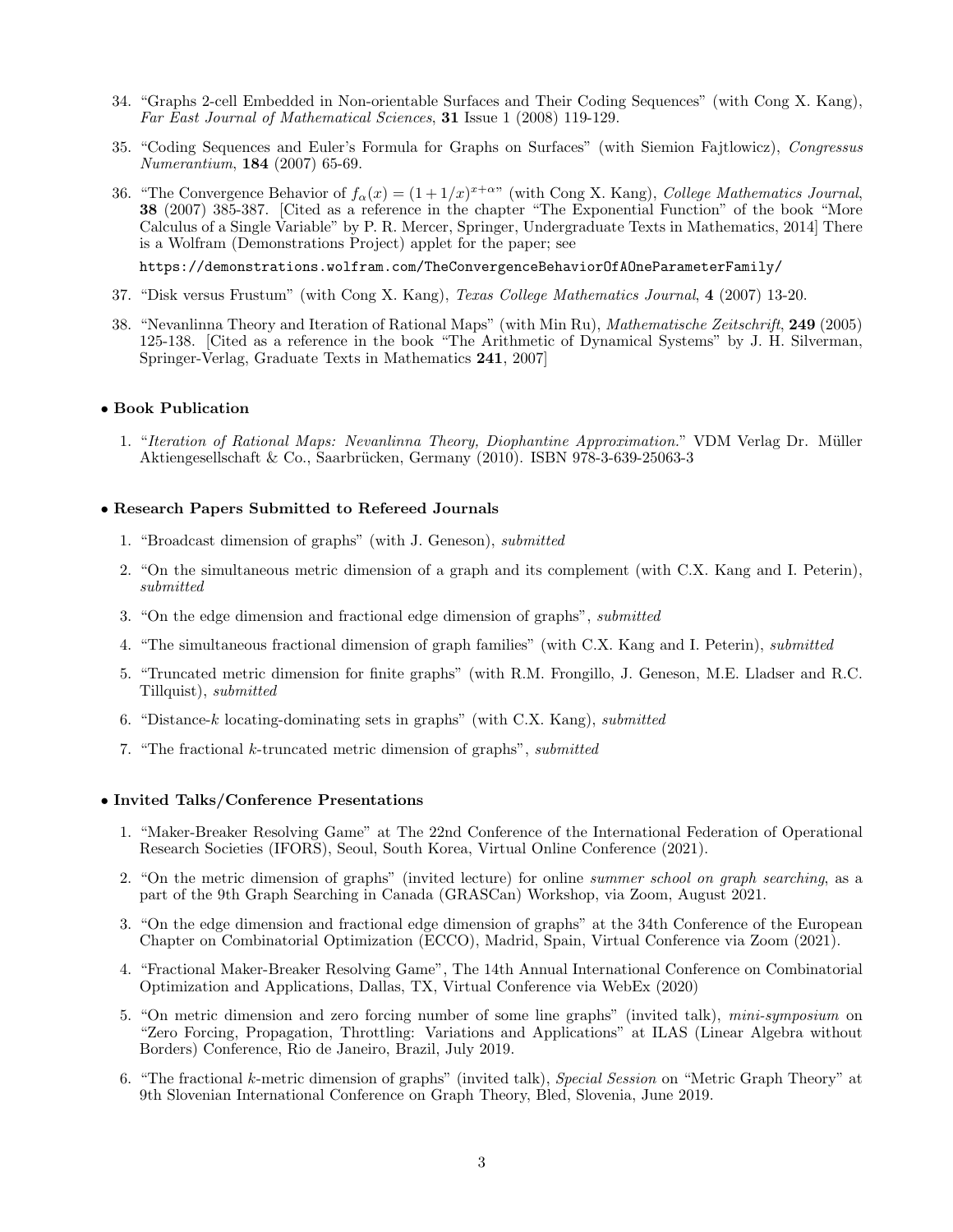- 7. "The connected metric dimension at a vertex of a graph" (invited talk), *American Mathematical Society (AMS) Special Session on "Graph Theory in Honor of Robert E. Jamison's 70th Birthday"* for 2019 Spring Southeastern Sectional Meeting, Auburn University, Auburn, AL, March 2019.
- 8. "Broadcast Domination in Permutation Graphs" at The 31st Conference of the European Chapter on Combinatorial Optimization (ECCO 2018), University of Fribourg, Switzerland (2018)
- 9. "Broadcast Domination in Permutation Graphs" at The 21st Conference of the International Federation of Operational Research Societies (IFORS 2017), Quebec City, Canada (2017)
- 10. "On the metric dimension and the strong metric dimension of graphs" (invited talk), Conference on Partial Orders, Mixing, Majorization and Applications, at the Centro International de Ciencias A.C., UNAM, México, October 2016.
- 11. "Disjunctive total domination in permutation graphs", *CombinaTexas 2016*, Texas A&M University, College Station, TX (2016)
- 12. "The disjunctive bondage number and the disjunctive total bondage number of graphs", The 9th Annual International Conference on Combinatorial Optimization and Applications, Houston, TX (2015)
- 13. "On metric dimension, strong metric dimension, and zero forcing number of graphs" (invited talk), *Mathematics & Statistics Colloquium*, Sam Houston State University, TX, April 2015.
- 14. "A Comparison between the Zero Forcing Number and the Strong Metric Dimension of Graphs", The 8th Annual International Conference on Combinatorial Optimization and Applications, Maui, Hawaii (2014)
- 15. "The fractional metric dimension of trees and generalized prisms" (invited talk), *Mathematics & Statistics Symposium* for US-Korea Conference (UKC) 2014, San Francisco, CA, August 2014.
- 16. "The fractional metric dimension of permutation graphs", The 26th Conference of the European Chapter on Combinatorial Optimization, Paris, France (2013)
- 17. "Nordhaus-Gaddum type results on metric dimension and strong metric dimension of graphs", Combina-Texas 2013, University of Houston-Downtown, TX (2013)
- 18. "On Strong Metric Dimension of Permutation Graphs", The 26th Midwest Conference on Combinatorics, Cryptography and Computing, Southern Utah University, Cedar City, Utah (2012)
- 19. "On Metric Dimension of Permutation Graphs" (invited talk), *AMS Special Session on "New Advances in Graph Theory"* for 2012 Fall Eastern Sectional Meeting, Rochester Institute of Technology, Rochester, NY, September 2012
- 20. "On Zero Forcing Number of Permutation Graphs", The 6th Annual International Conference on Combinatorial Optimization and Applications, Banff, Canada (2012)
- 21. "On Zero Forcing Number of Functigraphs", *AMS Special Session* on "Discrete Mathematics and Geometry" for 2012 Spring Southeastern Section Meeting, University of South Florida, Tampa, FL (2012)
- 22. "On Chromatic Number, Domination Number, and Metric Dimension in Functigraphs" (invited talk), *Algebra and Combinatorics Seminar*, Texas A&M University, College Station, TX, October 2011
- 23. "Domination in Functigraphs", Technical Group C at UKC 2011, Park City, Utah (2011)
- 24. "Domination Value in Graphs", *Mini-symposium* on "Discrete Dynamical Systems II" for the 7th International Congress for Industrial and Applied Mathematics (ICIAM), Vancouver, BC, Canada (2011)
- 25. "Iteration Index of a Zero Forcing Set in a Graph", *AMS Special Session* on "Discrete Dynamical Systems in Graph Theory, Combinatorics, and Geometry" for 2011 Spring Western Section Meeting, University of Nevada, Las Vegas, NV (2011)
- 26. "Functigraphs: An Extension of Permutation Graphs", *CombinaTexas 2011*, Sam Houston State University, TX (2011)
- 27. "Domination in Functigraphs" (invited talk), *Mini-symposium* on "Applications of Graphs and Digraphs" at SIAM (Society for Industrial and Applied Mathematics) Conference on Discrete Mathematics, Austin, TX, June 2010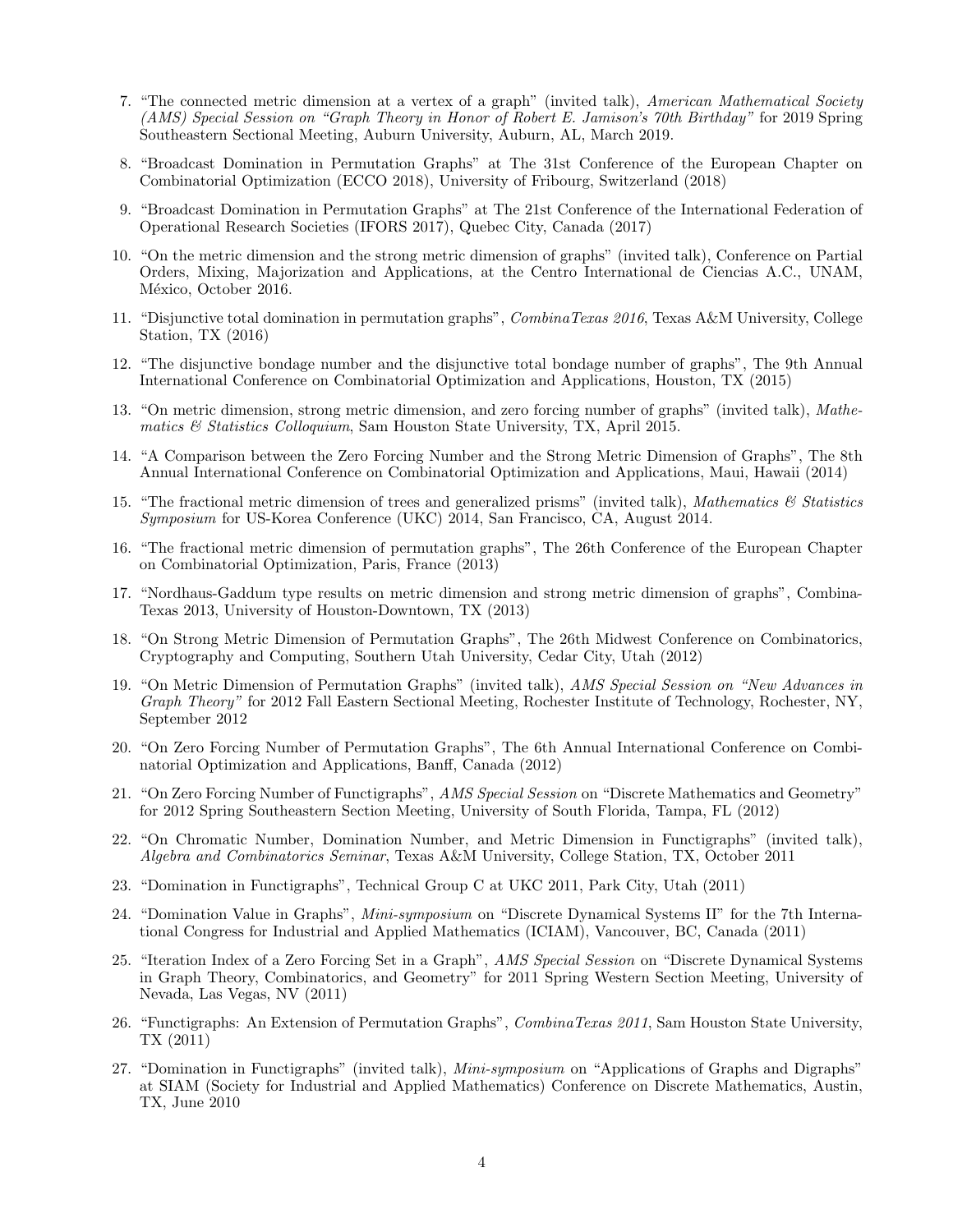- 28. "Functigraphs: An Extension of Permutation Graphs" (invited talk), Discrete Mathematics Seminar at Texas State University, San Marcos, TX, April 2010
- 29. "Functigraphs: An Extension of Permutation Graphs", The 41th Southeastern International Conference on Combinatorics, Graph Theory, and Computing (SE Conference) at Florida Atlantic University, FL (2010)
- 30. "Coding Sequences and Their Applications" (invited talk), *AMS Special Session* on "Applications of Graph Theory" at 2010 Joint Mathematics Meetings, San Francisco, CA, January 2010
- 31. "Graphs 2-cell Embedded in Non-orientable Surfaces and Their Coding Sequences", 40th SE Conference at Florida Atlantic University, FL (2009)
- 32. "Graphs 2-cell Embedded in Non-orientable Surfaces and Their Coding Sequences" (invited talk), Mathematics Seminar at Naval Postgraduate School, Monterey, CA, Fall 2008
- 33. "Coding Sequences and Euler's Formula for Graphs on Surfaces", The 88th Annual Meeting of Mathematical Association of America-Texas Section, Tarleton State University, TX (2008)
- 34. "Repetitions of coding sequences and Euler characteristic formula for graphs on surfaces" (invited talk), Math Colloquium at Texas Southern University, Houston, TX, April 2007
- 35. "Repetitions of coding sequences and Euler characteristic formula", The 38th SE Conference at Florida Atlantic University, FL (2007)
- 36. "Nevanlinna Theory and Iteration of Rational Maps" (invited talk), Mathematics Research Seminar at TAMUG, Galveston, TX, 2003
- 37. Group Presentation on "Elliptic curves of rank 1 over their endomorphism rings and Hilbert's Tenth Problem" at Arizona Winter School on *Logic and Number Theory*, University of Arizona, AZ, 2003 [Cited in the paper, Alexandra Shlapentokh, Elliptic curves retaining their rank in finite extensions and Hilbert's Tenth Problem for rings of algebraic numbers, *Trans. Amer. Math. Soc.* 360, pp. 3541-3555, 2008]
- 38. "Nevanlinna Theory and Iteration of Rational Maps" (invited talk), Complex Analysis Seminar at UH, Houston, TX, 2001

### *•* Teaching

1. Courses Taught at TAMUG:

College Algebra (MATH 102), Pre-Calculus (MATH 150), Finite Mathematics (MATH 166), Business Calculus (MATH 142), Calculus I (MATH 151), Calculus II (MATH 152 & MATH 161), Calculus III (MATH 251), Intro. Graph Theory (via MATH 485), Topics in Applied Mathematics I (MATH 311) [The course covers Linear Algebra & Vector Calculus started in Calculus III., Differential Equations (Math 308), Methods of Applied Mathematics I (MATH 601, Graduate Course) [The course covers Linear Algebra & Complex Analysis.]

2. Courses Taught at UH:

College Algebra, Pre-Calculus, Finite Mathematics, Business Calculus

3. New Courses Developed at TAMUG:

(*i*) MATH 489, Intro. To Graph Theory, approved in 2008

(*ii*) MATH 489/MATH 311 (with C.X. Kang's help), Topics in Applied Mathematics I [The course covers Linear Algebra & Vector Calculus started in Calculus III.], approved in 2013 – Together with M. Carroll, P. Brown and C.X. Kang, we formally initiated Math Minor at TAMUG in Summer 2013.

(*iii*) MATH 147 (Calculus I for Biological Sciences) and MATH 148 (Calculus II for Biological Sciences) – submitted course syllabi to the Interim Chair of FSCI in 2018

(*iv*) MATH 601 (Methods of Applied Mathematics I) [The course covers mainly linear algebra and complex analysis.] and MATH 613 (Graph Theory) – submitted course syllabi to the Interim Chair of FSCI in 2018

4. Online Courses Developed at TAMUG:

MATH 151 (Calculus I) and MATH 166 (Finite Math) in Fall 2008, after the hurricane Ike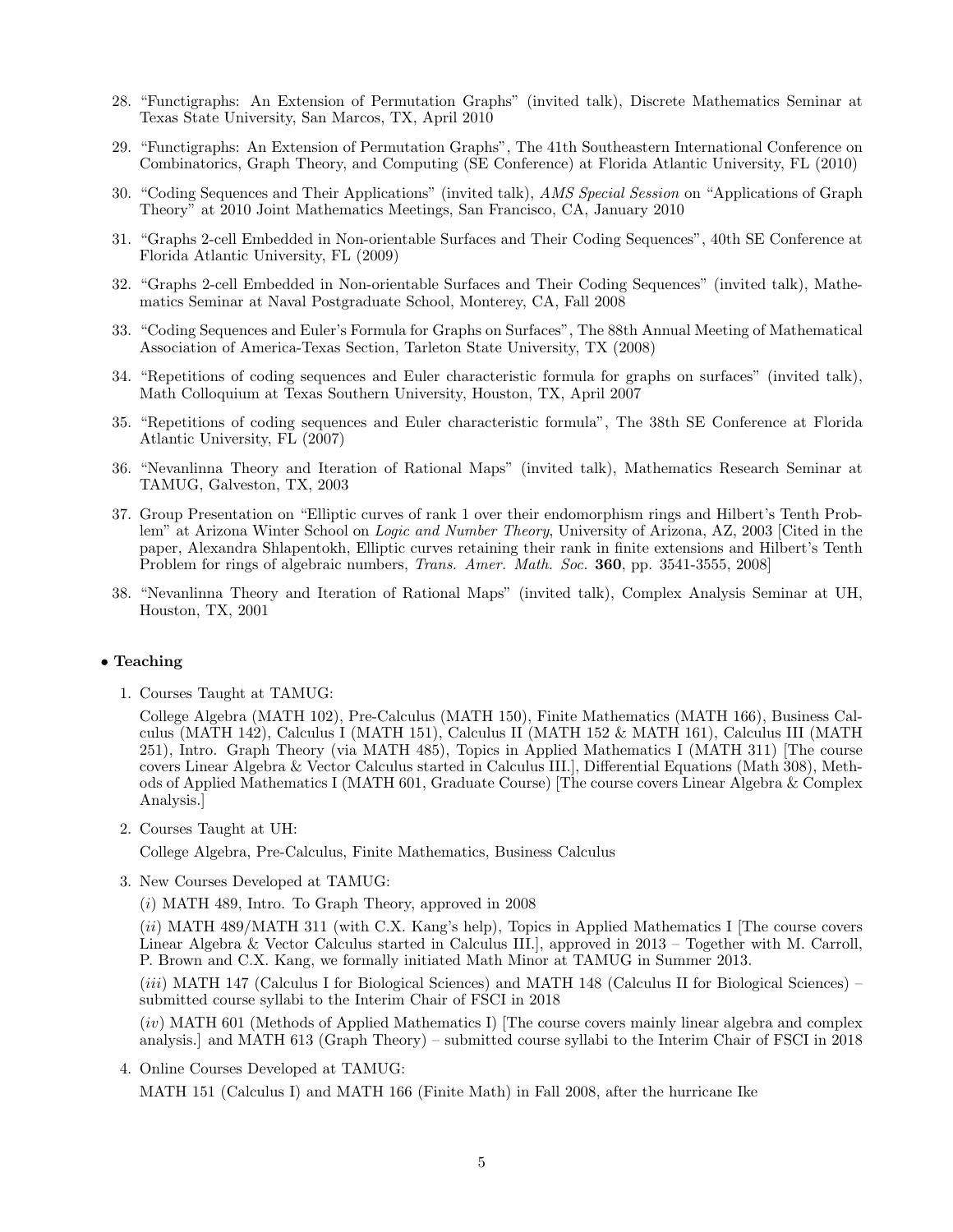5. Supervision of Undergraduate Students for TAMUG Students Research Symposium – all resulted in awards of "Best in Category" in mathematics:

(*i*) W. Rodgers, Poster Presentation at TAMUG Student Research Symposium on "An Approach to Find an Arc Length Through EllipticE" (Spring 2009)

(*ii*) M. Miller and C. Siller, Poster Presentation at TAMUG Student Research Symposium on "Function Graphs" (Spring 2011)

(*iii*) M. Hallaway, Poster Presentation at TAMUG Student Research Symposium on "Metric Dimension and Planarity of a Graph" (Spring 2012)

6. Research Project with TAMUG undergraduate\*:

(*i*) "On metric dimension of permutation graphs" (with M. Hallaway\* and C.X. Kang), which led to a publication in J. Comb. Optim. (Springer) in 2014.

7. Supervision of TAMUG Honor's Program Students: M. Miller (Spring 2011), M. Hallaway (Fall 2011), A. Martin-de-Nicolas (Spring 2012)

# *•* Talks for Undergraduates at TAMUG (MATH SUMMIT)

- 1. "Sudoku" (2006)
- 2. "Fractal Dimension" (2005)
- 3. "Logic Game" (2004)

### *•* Professional Activities

- 1. Reviewer for *Mathematical Reviews* by invitation (2005-Present)
- 2. Reviewer for *zbMATH* (Zentralblatt MATH) by invitation (2017-Present)
- 3. A member of Ph.D. thesis stand-by committee for A.C. Martinez, Universitat Rovira i Virgili, Spain (2021)
- 4. Chaired a session, "Scheduling", at the 14th Annual International Conference on Combinatorial Optimization and Applications, Virtual Conference via WebEx (2020)
- 5. Chaired a session, "Optimization in Graphs II", at the 9th Annual International Conference on Combinatorial Optimization and Applications, Houston, TX (2015)
- 6. Co-Organizer (with C.X. Kang) of *AMS Special Session* on "Studies in interconnections among parameters in graph theory, combinatorics, and discrete geometry" for 2015 Joint Mathematics Meetings, San Antonio, TX (2015)
- 7. Co-Organizer (with C.X. Kang and D.J. Klein) of "Math & Sciences Seminar" at TAMUG (Spring 2014- Spring 2020)
- 8. Co-Organizer (with P. Brown, C.X. Kang, and D.J. Klein) of "Math & Sciences Seminar for Research and Education" at TAMUG (Fall 2013)
- 9. An Editorial Board member of "Advances and Applications in Discrete Mathematics" by invitation (2013- Present)
- 10. An Editorial Board member of the "American Journal of Mathematics and Statistics" by invitation (2011- Present)
- 11. Co-Organizer (with C.X. Kang) of *AMS Special Session* on "Discrete Mathematics and Geometry" for 2012 Spring Southeastern Section Meeting, University of South Florida, Tampa, FL (2012)
- 12. Co-Organizer (with N. Dean) of *Mini-symposium* on "Discrete Dynamical Systems I & II" for the 7th International Congress for Industrial and Applied Mathematics (ICIAM), Vancouver, BC, Canada (2011)
- 13. Participant of 2011 Faculty Abroad Seminar (coordinated by the Office for Latin American Programs and the Texas A&M University Center in Mexico), fully funded by TAMUG & the offices of the Provost and Vice-President for Research at TAMU, Mexico City, Mexico (2011)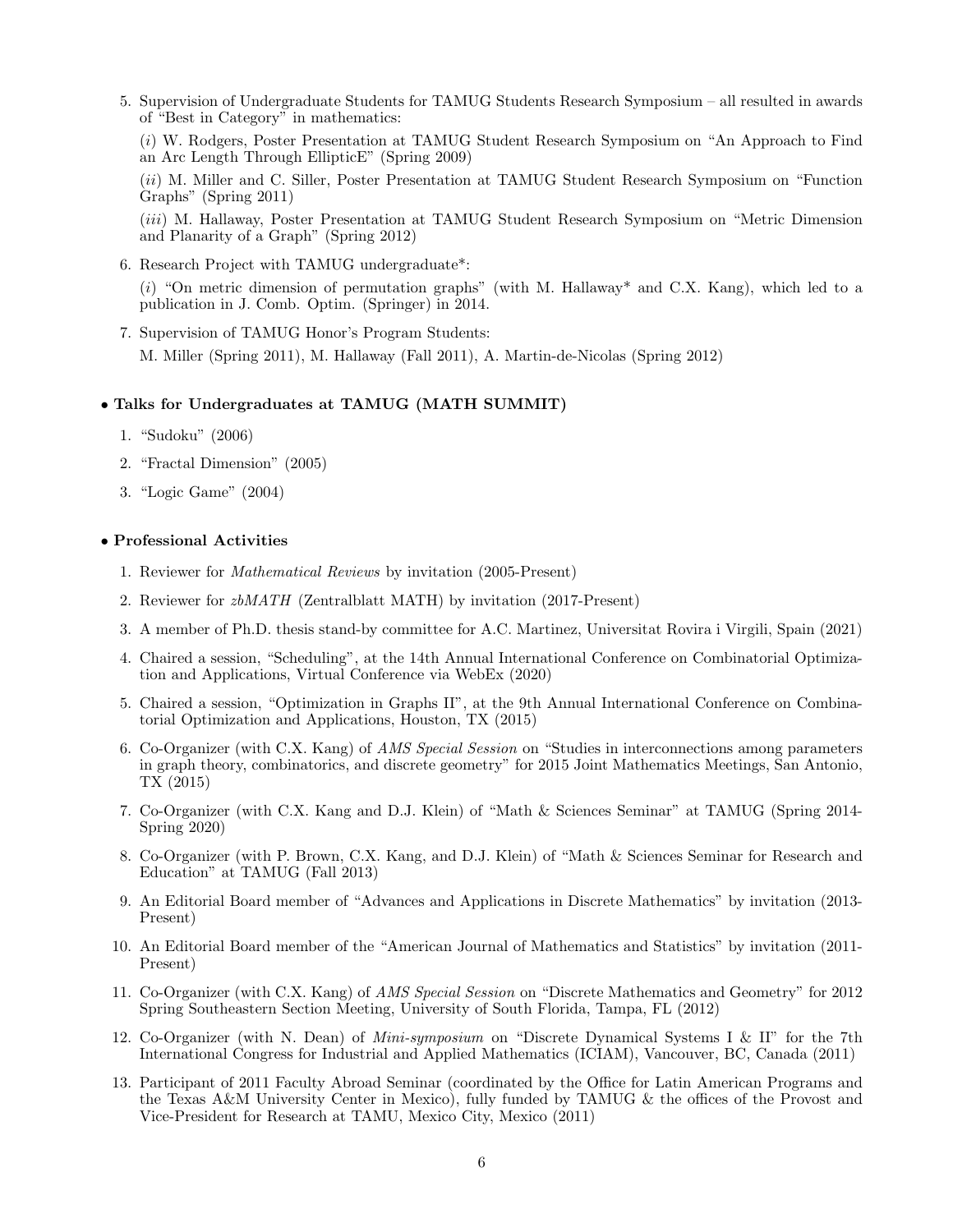- 14. Co-Organizer (with C.X. Kang) of *AMS Special Session* on "Discrete Dynamical Systems in Graph Theory, Combinatorics, and Geometry" for 2011 Spring Western Section Meeting, University of Nevada, Las Vegas, NV (2011)
- 15. Chaired a session for contributed papers at CombinaTexas 2011 (2011)
- 16. Co-Organizer (with R. Gera) of *AMS Special Session* on "New Topics in Graph Theory" for 2011 Joint Mathematics Meetings, New Orleans, LA (2011)
- 17. Organizer of *Math & Sciences Seminar* at TAMUG (Fall 2010-Spring 2012)
- 18. Co-Organizer (with A. Duval and D. Ferrero) for *CombinaTexas 2010* at Texas State University, San Marcos, TX (2010)
- 19. Chaired a session for contributed papers at the 41th SE Conference (2010)
- 20. Chaired a session for contributed papers at the 40th SE Conference (2009)
- 21. Chaired two sessions for contributed papers at the 39th SE Conference (2008)
- 22. Co-Organizer (with D.J. Klein) and web page designer for Speaker Series on "Graph Theory and Related Topics" at TAMUG (Fall 2008-Spring 2009)
- 23. Journals/conference proceedings for which I served as a referee: "Discrete Applied Mathematics", "Discrete Mathematics, Algorithms and Applications", "The Computer Journal", "Electronic Journal of Graph Theory and Applications (EJGTA)", "Theoretical Computer Science", "Ars Combinatoria", "Graphs and Combinatorics", "Applicable Analysis and Discrete Mathematics", "26th International Workshop on Combinatorial Algorithms (IWOCA)", "Contributions to Discrete Mathematics", "Houston Journal of Mathematics"
- 24. Professional Memberships: American Mathematical Society (2010-2015), The Institute of Combinatorics and its Applications (2008-present), Mathematical Association of America (2010), Association for Women in Mathematics (2008)

### *•* Grant Proposals

- 1. I. Peterin (University of Maribor, PI in Slovenia), C.X. Kang (TAMUG, PI in US) and I (as a participant) jointly applied for US-Slovenia Bilateral collaboration grant, funded by the Slovenian government for Nov. 2019-Oct. 2021 [BI-US/19-21-077].
- 2. Applied for TAMU CIRTL (Center for the Integration of Research, Teaching and Learning) Faculty Fellow position in 2016, not funded
- 3. "Travel Grant" for ICM (International Congress of Mathematicians) 2014, not funded
- 4. "Travel Grant" for UKC 2011, approved \$500 (2011)
- 5. TAMUG CIS (Computing and Information Services) Internal Hybrid Grant, approved \$1000 (2011)
- 6. "Travel Grant" for CombinaTexas 2011, approved \$250 (2011)
- 7. ICIAM 2011 Travel Grant, submitted to *SIAM* in December 2010, not funded
- 8. "Travel Grant", submitted to *The Association for Women in Mathematics* in February 2010, not funded
- 9. Program to Enhance Scholarly and Creative Activities on "Speaker Series on Real-Life Applications of Mathematics" for Fall 09-Spring 10, Submitted to TAMU in March 2009, not funded
- 10. Speaker Series on "Graph Theory and Related Topics" for Fall 08-Spring 09, submitted in April 2008, approved \$2000 (264320-00400) by Research Advisory Council of TAMUG
- 11. Travel Grant for American Institute of Mathematical Sciences, submitted in Spring 2008, approved \$200, necessary matching funds not available
- 12. Grant for Women in Mathematics Program by MAA/Tensor Foundation, "Introducing Women to a MATH DAY with Follow-Up" (with E. Turner), submitted in 2007, the program director advised to resubmit with modifications, necessary matching funds not available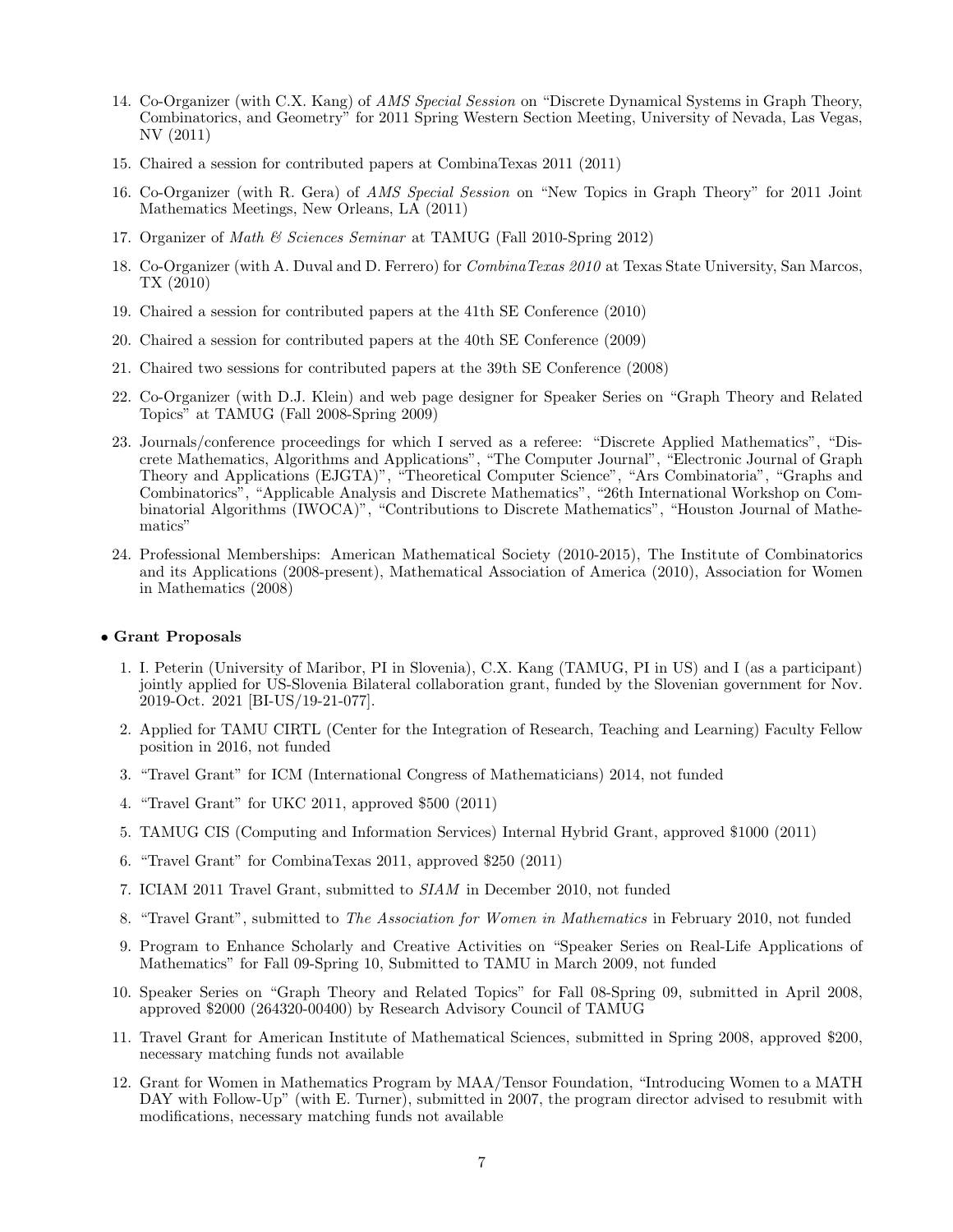### • Participated Programs as a graduate student – fully funded by the program organizers

- 1. Arizona Winter School on "Logic and Number Theory", University of Arizona, March 2003
- 2. Summer Program for Graduate Students on "Number Theory", The Institute of Mathematics and Its Applications, 2000

### *•* Service

- 1. Member of "Committee on Academic Freedom, Responsibility, and Tenure" (CAFRT) at TAMU (Fall 2019-Present)
- 2. Chair of "Department Level Tenure and Promotion Committee" of FSCI, TAMUG (Fall 2019)
- 3. Applied for the FSCI Chair position, though Not appointed by the TAMU(G) administrators, with the hope to implement "shared and enlightened governance" that promotes transparency, fairness, and mutual respect, among others, in FSCI (2019)
- 4. Chair of "Search Committee for Instructional Assistant Professor in Mathematics" at TAMUG (Fall 2018 – Spring 2019)
- 5. Co-chair of "College Level Tenure and Promotion Committee" at TAMUG (Fall 2018)
- 6. Chair of a task-force for Post-Tenure Review (PTR) of the math faculty at TAMUG a consensus PTR document was drafted by and for the tenured math faculty (Spring 2017)
- 7. Member of "Search Advisory Committee for the Vice President & Chief Operation Officer" at TAMUG (Spring 2016–Fall 2016)
- 8. Assisted MASE of TAMUG for ABET (The Accreditation Board for Engineering and Technology) accreditation by filling out a Math 308 (Differential Equations) course syllabus form (Fall 2015)
- 9. Prepared (with C.X. Kang) a packet for C.Y. Suen for The Association of Former Students (AFS) Distinguished Achievement Awards at the University level in Teaching (mid December 2014-early January 2015) – Dr. Suen received AFS Award in Teaching at the University level in 2015.
- 10. Member of "Faculty Advisory Committee" at TAMUG (Fall 2014-2017)
- 11. Member of "University Tenure and Mediation Committee" at TAMU (Fall 2013-Spring 2016)
- 12. Member of "Departmental Tenure and Promotion Committee" of GACD, TAMUG (Fall 2014-Spring 2015)
- 13. Member of "MATH Assessment Committee" of GACD, TAMUG (2015)
- 14. Wrote a support letter for S. Geller (TAMU College Station faculty) for Women Faculty Network (WFN) Mentoring Award (Spring 2014) – Dr. Geller received WFN Outstanding Mentoring Award in 2014.
- 15. Faculty representative (of TAMUG) on the University level "Association of Former Students Award Selection Committee" at TAMU (Spring 2014)
- 16. Category judge of mathematics at "Galveston County Science and Engineering Fair" (2014)
- 17. Member of "Unified Math Tests Committee" of GACD, TAMUG (2014)
- 18. Assisted with ABET for an Engineering Department at TAMUG (Fall 2013)
- 19. Member of "Library Committee" at TAMUG (Fall 2012-2017)
- 20. Member of "Search Committee for Assistant Director of Counseling and Disabilities" at TAMUG (2011)
- 21. "Galveston County Science & Engineering Fair" Divisional judge in Jr. Physical Sciences (2010)
- 22. Proctored exams or substituted classes, through the years, for colleagues (Dr. Philip R. Brown, Ms. Susan Fieglein, Dr. Cong X. Kang, Ms. Adelaide Pangemanan, and Ms. Elizabeth Turner) in GACD of TAMUG.
- 23. Member of "Faculty Steering Committee" for Academic Enhancement at TAMUG (Fall 2008–2011)